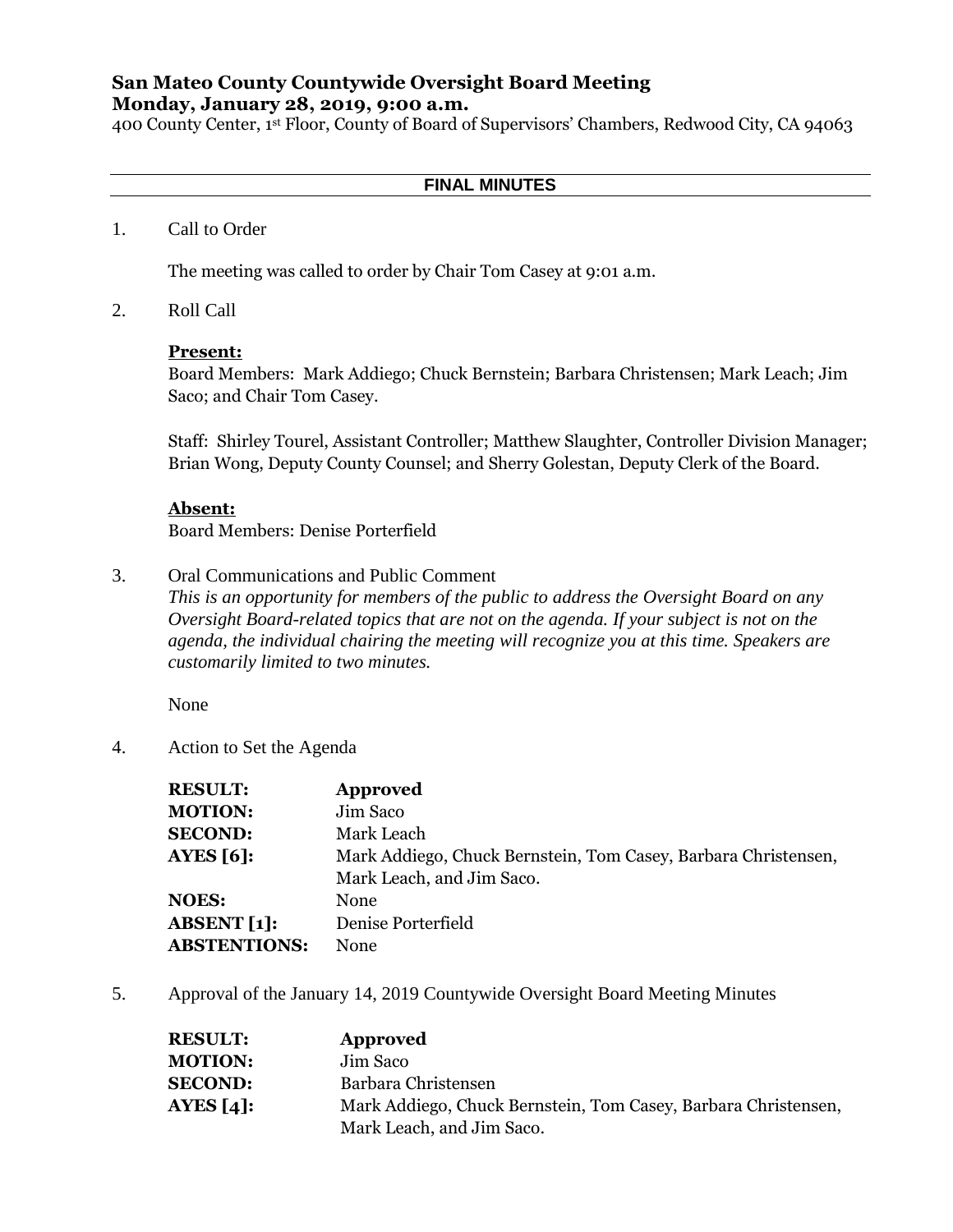**NOES:** None **ABSENT [1]:** Denise Porterfield **ABSTENTIONS [2]:** Mark Addiego and Mark Leach

6. Adopt a Resolution Approving the Annual Recognized Obligation Payment Schedule (ROPS 19-20) and FY 2019-20 Administrative Budget of the Redwood City Successor Agency

### **Speakers:**

Derek Rampone, Financial Services Manager, Redwood City

| <b>RESULT:</b>      | Approved (Resolution No. 2019-004)                             |
|---------------------|----------------------------------------------------------------|
| <b>MOTION:</b>      | Barbara Christensen                                            |
| <b>SECOND:</b>      | Jim Saco                                                       |
| <b>AYES [6]:</b>    | Mark Addiego, Chuck Bernstein, Tom Casey, Barbara Christensen, |
|                     | Mark Leach, and Jim Saco.                                      |
| <b>NOES:</b>        | <b>None</b>                                                    |
| <b>ABSENT</b> [1]:  | Denise Porterfield                                             |
| <b>ABSTENTIONS:</b> | <b>None</b>                                                    |
|                     |                                                                |

7. Adopt a Resolution Approving the Annual Recognized Obligation Payment Schedule (ROPS 19-20) and FY 2019-20 Administrative Budget of the San Bruno Successor Agency

### **Speakers:**

Esther Garibay-Fernandes, Financial Services Manager, City of San Bruno

| <b>RESULT:</b>      | Approved (Resolution No. 2019-005)                             |
|---------------------|----------------------------------------------------------------|
| <b>MOTION:</b>      | Jim Saco                                                       |
| <b>SECOND:</b>      | Barbara Christensen                                            |
| AYES $[6]$ :        | Mark Addiego, Chuck Bernstein, Tom Casey, Barbara Christensen, |
|                     | Mark Leach, and Jim Saco.                                      |
| <b>NOES:</b>        | <b>None</b>                                                    |
| <b>ABSENT</b> [1]:  | Denise Porterfield                                             |
| <b>ABSTENTIONS:</b> | <b>None</b>                                                    |

8. Adopt a Resolution Approving the Annual Recognized Obligation Payment Schedule (ROPS 19-20) and FY 2019-20 Administrative Budget of the East Palo Alto Successor Agency

#### **Speakers:**

Brenda Olwin, Finance Director, City of East Palo Alto

| <b>RESULT:</b>      | Approved (Resolution No. 2019-006)                             |
|---------------------|----------------------------------------------------------------|
| <b>MOTION:</b>      | Barbara Christensen                                            |
| <b>SECOND:</b>      | Jim Saco                                                       |
| AYES $[6]$ :        | Mark Addiego, Chuck Bernstein, Tom Casey, Barbara Christensen, |
|                     | Mark Leach, and Jim Saco.                                      |
| <b>NOES:</b>        | <b>None</b>                                                    |
| <b>ABSENT</b> [1]:  | Denise Porterfield                                             |
| <b>ABSTENTIONS:</b> | None                                                           |